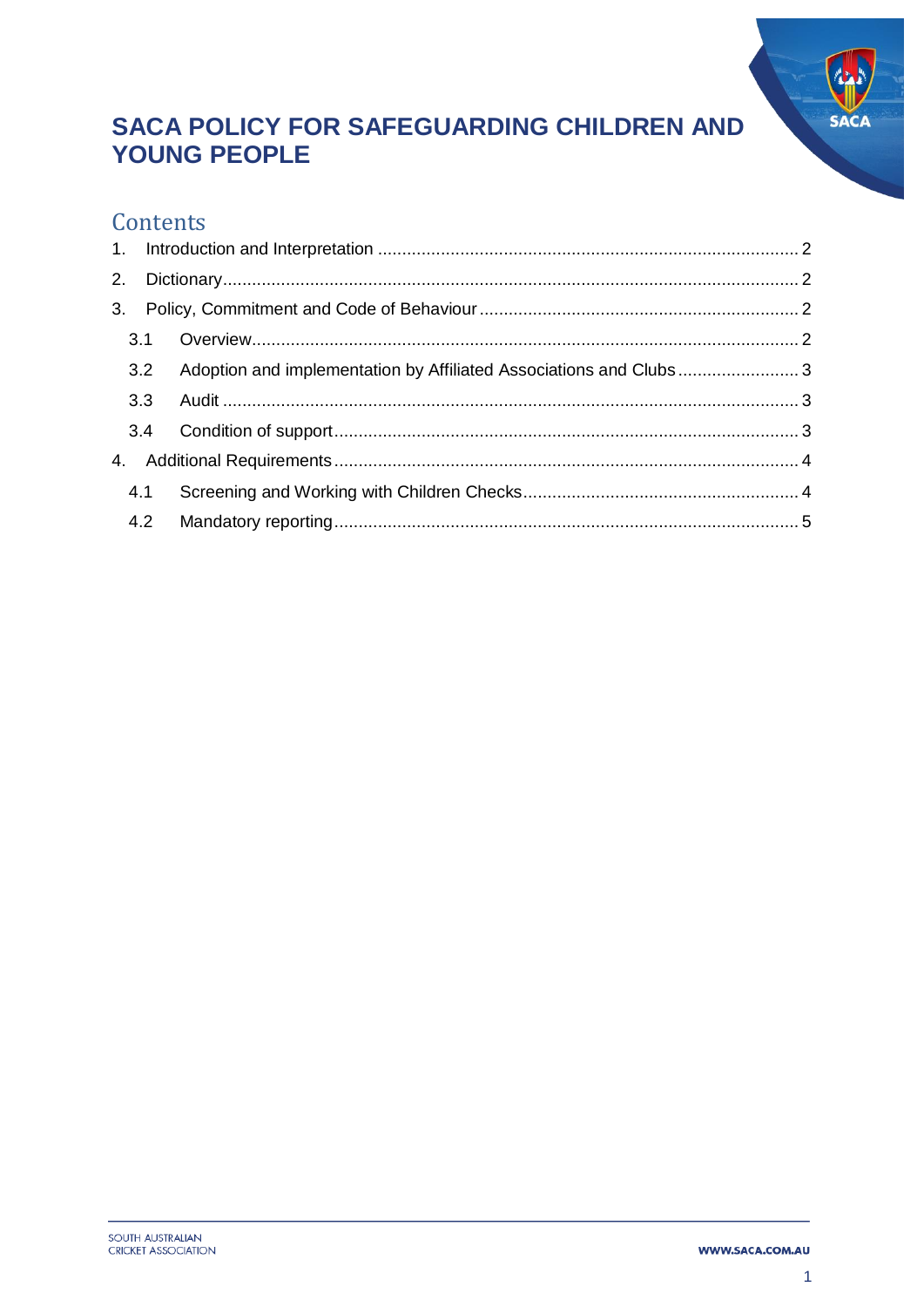

## <span id="page-1-0"></span>1. Introduction and Interpretation

This Policy should be read in conjunction with Australian Cricket's Policy for Safeguarding Children and Young People, Australian Cricket's Commitment to Safeguarding Children and Young People (contained within the Policy for Safeguarding Children and Young People) and Australian Cricket's Code of Behaviour for Looking After Our Kids for Affiliated Associations and Clubs, and related supporting resources, all accessible at [https://cricketaustralia.com.au/about/safeguarding/safeguarding-kids.](https://cricketaustralia.com.au/about/safeguarding/safeguarding-kids)

## <span id="page-1-1"></span>2. Dictionary

Unless the subject or context indicates a contrary intention, the following words and phrases have the following meanings:

#### *Safeguarding Children and Young People Framework* has the meaning given in section 3.2 of this Policy.

*SACA* means South Australian Cricket Association Limited.

*Children and Young People* has the meaning given in Australian Cricket's Policy for Safeguarding Children and Young People.

*Affiliated Associations and Clubs* means Affiliated Associations or Clubs as that term is defined in Australian Cricket's Policy for Safeguarding Children and Young People, except that references in that definition to "Australian Cricket" should be read as references to "SACA".

*Cricket Participants* has the meaning given in Australian Cricket's Policy for Safeguarding Children and Young People.

### *Safeguarding Children and Young People Website* means [https://cricketaustralia.com.au/about/safeguarding/safeguarding-kids.](https://cricketaustralia.com.au/about/safeguarding/safeguarding-kids)

# <span id="page-1-2"></span>3. Policy, Commitment and Code of Behaviour

### <span id="page-1-3"></span>3.1 Overview

SACA's vision is to lead the way to be South Australia's favourite sport. Children and Young People play an integral role in the achievement of this vision, as they represent the future of the game of cricket.

The wellbeing of Children and Young People is of paramount importance. SACA is committed to providing them with a safe environment when participating in cricket.

To that end, SACA has adopted:

- Australian Cricket's Policy for Safeguarding Children and Young People;
- Australian Cricket's Commitment to Safeguarding Children and Young People (contained within the above Policy); and
- Australian Cricket's Code of Behaviour for Looking After Our Kids for Australian Cricket Personnel.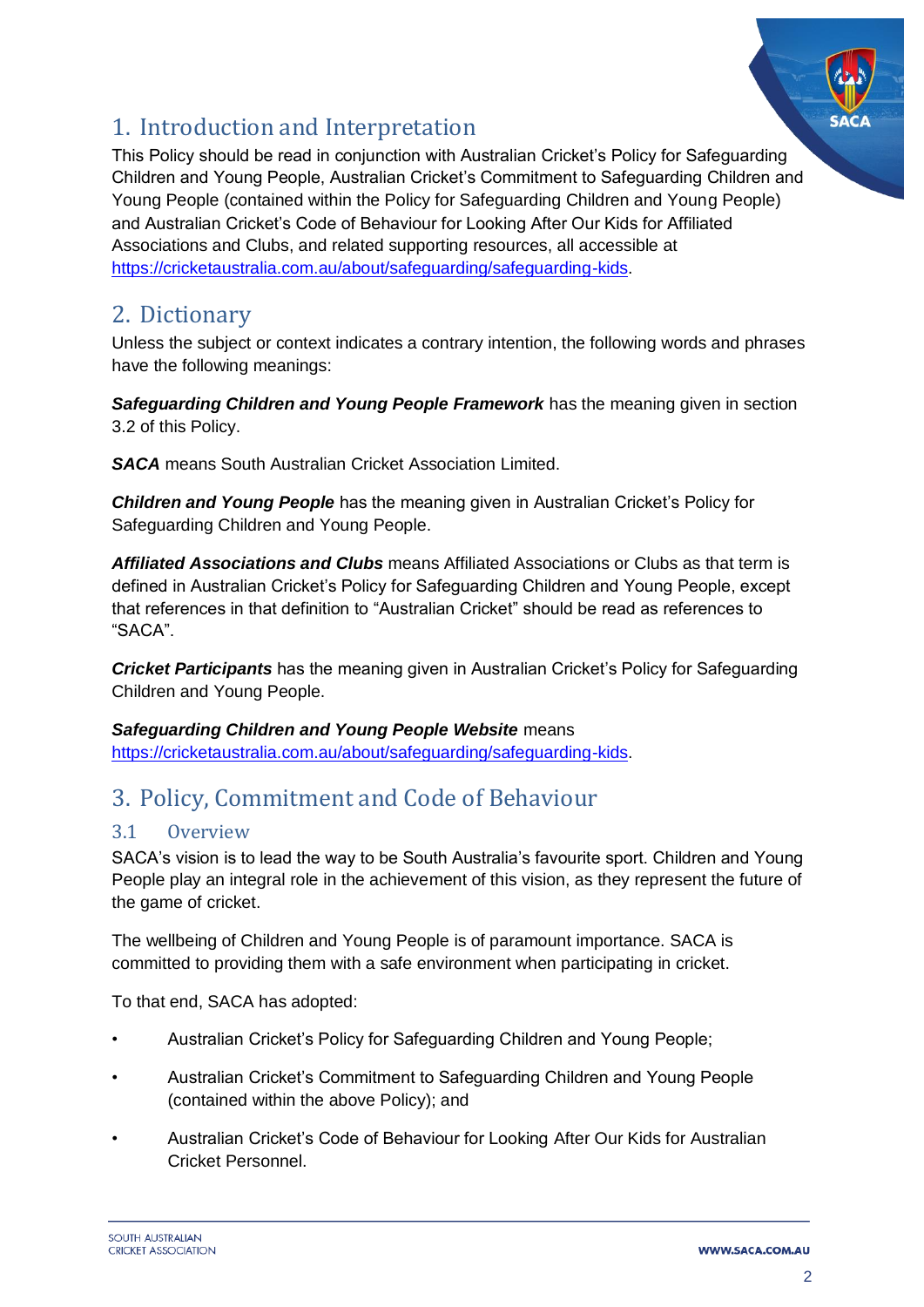These documents establish a single, consistent national framework for safeguarding Children and Young People, which applies comprehensively to stakeholders involved in cricket in Australia.

#### <span id="page-2-0"></span>3.2 Adoption and implementation by Affiliated Associations and Clubs

SACA requires that all Affiliated Associations and Clubs must adopt, implement and comply with:

- Australian Cricket's Policy for Safeguarding Children and Young People;
- Australian Cricket's Commitment to Safeguarding Children and Young People; and
- Australian Cricket's Code of Behaviour for Looking After Our Kids for Affiliated Associations and Clubs

#### (together, the *Safeguarding Children and Young People Framework*).

These documents may be accessed at the Safeguarding Children and Young People Website.

To formally adopt the Safeguarding Children and Young People Framework, Affiliated Associations and Clubs must pass a resolution at a committee meeting or otherwise pass a resolution in accordance with their Constitution or Rules of Incorporation.

Affiliated Associations and Clubs must confirm their adoption of the Safeguarding Children and Young People Framework in writing, in the manner advised by SACA.

The Safeguarding Children and Young People Website also contains supporting resources, including an Action Plan, designed to assist Affiliated Associations and Clubs with adopting and implementing the Safeguarding Children and Young People Framework. Affiliated Associations and Clubs should follow all steps set out in the Action Plan.

SACA is committed to assisting Affiliated Associations and Clubs with this process.

#### <span id="page-2-1"></span>3.3 Audit

Adoption, implementation and compliance with the Safeguarding Children and Young People Framework may be audited by SACA from time to time.

Affiliated Associations and Clubs must on SACA's request provide access to documents, information, premises, systems or personnel of the Affiliated Associations or Club as reasonably necessary to undertake the audit.

If notified by SACA in writing, Affiliated Associations and Clubs may be required to undertake remedial action, process improvement, training or other actions in order to achieve compliance with the Safeguarding Children and Young People Framework.

### <span id="page-2-2"></span>3.4 Condition of support

SACA may take into account the compliance or non-compliance by an Affiliated Association or Club with the Safeguarding Children and Young People Framework, when determining whether or not to provide assistance or support to that Association or Club. For example, SACA may (amongst other requirements) require that compliance be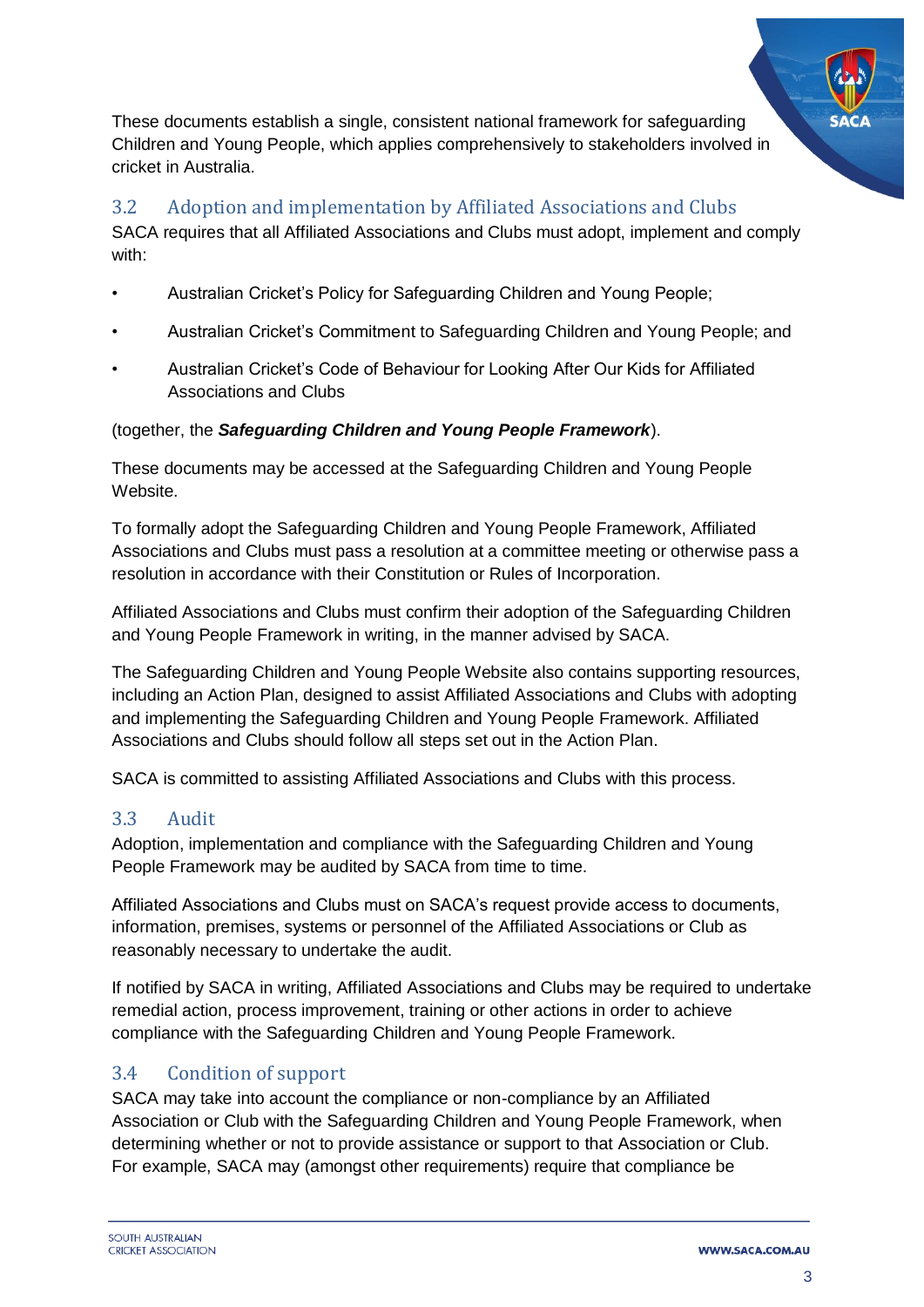demonstrated as a condition of awarding grant funding or providing letters of support to the relevant Association or Club.

## <span id="page-3-0"></span>4. Additional Requirements

The Safeguarding Children and Young People Framework applies generally across cricket organisations in Australia, but it acknowledges that there are differences in the child-safety laws which apply in each jurisdiction.

Section 4 of this Policy supplements the Safeguarding Children and Young People Framework by summarising the child safety legal requirements specific to South Australia, with which SACA Affiliated Associations and Clubs and their Cricket Participants must comply. (This is a general summary only; current as at the date of this Policy. The legislation and the relevant government department should be consulted directly for full and up to date details.)

### <span id="page-3-1"></span>4.1 Screening and Working with Children Checks

As noted in Annexures A5 and A6 of Australian Cricket's Policy for Safeguarding Children and Young People, Working with Children Check regimes apply throughout Australia but differ from jurisdiction to jurisdiction.

In South Australia, the child related employment screening regime is set out in the *Children's Protection Act 1993* (SA) and the Children's Protection Regulations 2010 (SA). South Australian organisations who offer sporting or recreational services to Children and Young People (i.e. such as Affiliated Associations and Clubs) must screen all persons who will potentially:

- act in a position that involves regular contact with, or regularly working in close proximity to, Children or Young People; and
- be supervising or managing the persons referred to above,

to assess whether they could pose a risk to the safety of Children or Young People.

The screening requirement applies regardless of how the person is to be appointed or engaged (i.e. regardless of whether the person will be an employee, volunteer, agent, contractor or subcontractor).

Currently, there are two options available to Affiliated Associations and Clubs to undertake this screening process:

- Option 1: screening undertaken through the Department of Health Services Screening Unit (- following the application process at [www.screening.dcsi.sa.gov.au/home\)](file:///C:/Users/ABasse/AppData/Local/Microsoft/Windows/INetCache/Content.Outlook/09DNHUUM/www.screening.dcsi.sa.gov.au/home); or
- Option 2: screening undertaken by the Affiliated Association or Club undertaking its own assessment based on a criminal history check (National Police Certificate) obtained from the South Australian Police [\(https://www.police.sa.gov.au/services-and-events/apply-for-a-police-record](https://www.police.sa.gov.au/services-and-events/apply-for-a-police-record-check)[check\)](https://www.police.sa.gov.au/services-and-events/apply-for-a-police-record-check) and any other information the Affiliated Association or Club has available to it. This National Police Certificate is free, if the applicant is a volunteer.